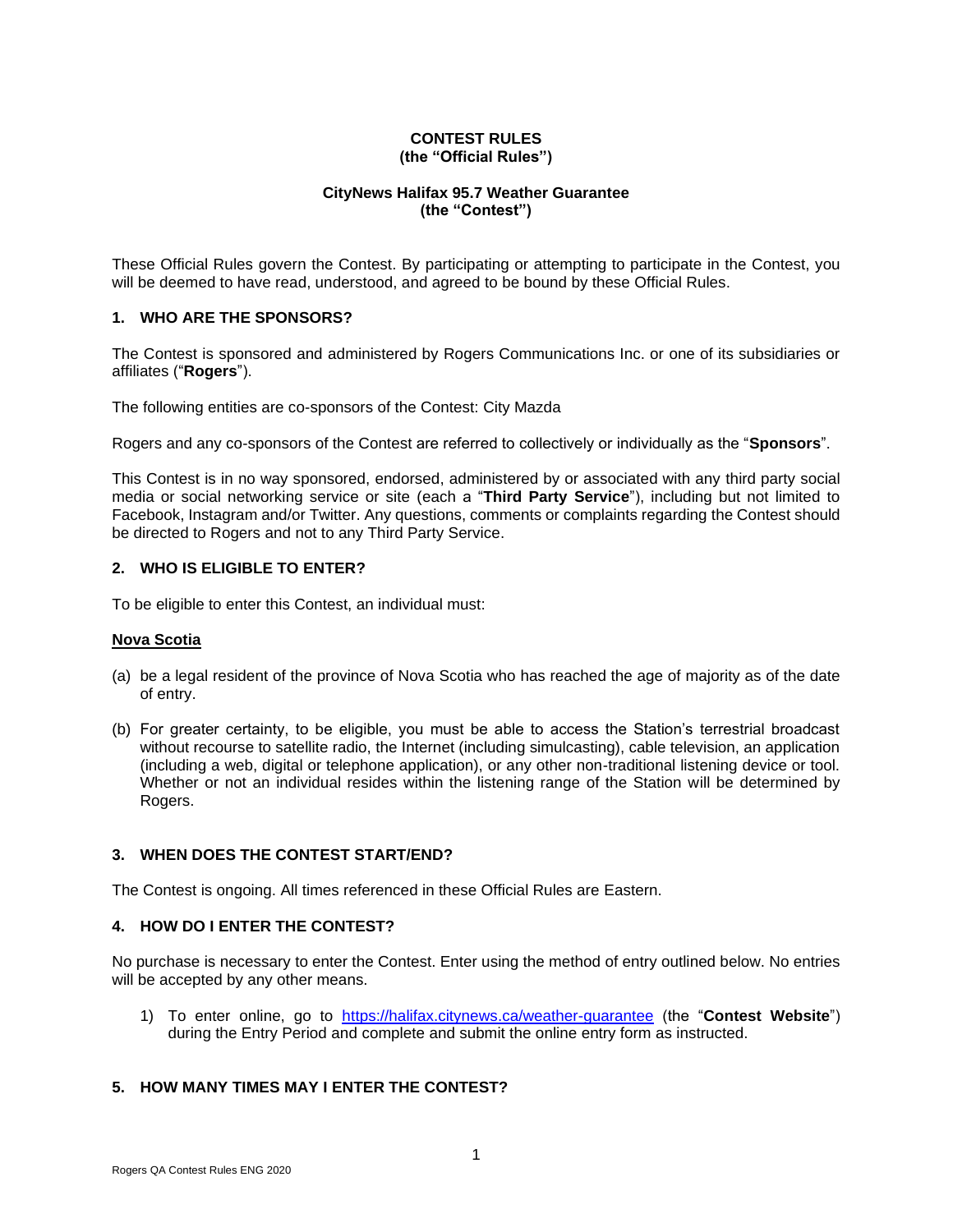In the case of multiple entries into a contest with defined entry limitations, only the first eligible entry will be considered.

# **6. COULD MY ENTRY BE REFUSED OR REJECTED?**

Your entry could be refused or rejected if:

- (a) you attempt to enter the Contest in a fashion not authorized by these Official Rules;
- (b) your entry contains false or misleading information, or is late, falsified, illegible, damaged or incomplete or otherwise irregular;
- (c) your entry is submitted using robotic, automated, programmed, or other illicit means; or
- (d) your entry is not in compliance with these Official Rules.

The Sponsors reserve the right to refuse any entry for any other reason as they may determine.

## **7. WHAT ARE THE CONDITIONS OF ENTRY?**

By entering the Contest:

- (a) you agree to be bound by these Official Rules and by the decisions of the Sponsors, which decisions are final, binding and conclusive;
- (b) you represent and warrant that: (i) your entry, including any material comprising your entry (e.g. name, user name, profile picture, etc., as applicable) and any material submitted with your entry (e.g. photograph, video, written submission, or other form of submission, as applicable) (all such material, collectively, the "**Entry Material**") is original to you, (ii) you have all necessary rights in and to your Entry Material to enter the Contest, including the consent of any third parties whose personal information is included in your Entry Material, and (iii) your Entry Material does not contain, depict, include or involve content that is, or could reasonably be considered to be, inappropriate, unsuitable or offensive, as determined by the Sponsors;
- (c) you understand and agree that your entry, including your Entry Material, will not be returned to you and may be moderated or edited by Rogers as it deems appropriate;
- (d) you grant to the Sponsors the irrevocable right to use your Entry Material in any media worldwide and for any purpose related to the Contest (or any similar contest), including the right to use, reproduce, modify, adapt, translate, or create derivative works from, your Entry Material without notification, compensation or additional consideration to you;
- (e) you waive all claims of moral rights in any use of your Entry Material by Rogers pursuant to the rights granted in these Official Rules; and
- (f) you waive and forever discharge the Sponsors, their respective parents, affiliates, and subsidiaries, any other companies associated with the Contest, and all of their respective directors, officers, employees, agents, representatives, licensees, successors and assigns, as well as any Third Party Services, (collectively, the "**Releasees**"), and agree to indemnify and hold harmless each of the Releasees, from and against any and all claims, damages or liability, including any costs or losses related to personal injury, death, damage to or loss or destruction of property, arising out of, or in any way related to, (i) your participation in the Contest, (ii) the awarding, receipt, possession, use or misuse of any prize, in whole or in part, including participating in travel or any activity related to the prize, (iii) the use of any Entry Material or Publicity Material (defined below) in accordance with the rights granted in these Official Rules, or (iv) any breach of these Official Rules.

## **8. WHAT ARE THE CONTEST PRIZES?**

There are monetary prizes of at least \$500 CDN available to be won in the Contest, as follows:

• At the start of the Contest, there will be a jackpot of CDN \$500 available to be won. • Each morning during the Contest Period at approximately 6:01 a.m., the Station will announce an expected high temperature for that day (the "Station Daily High Temperature").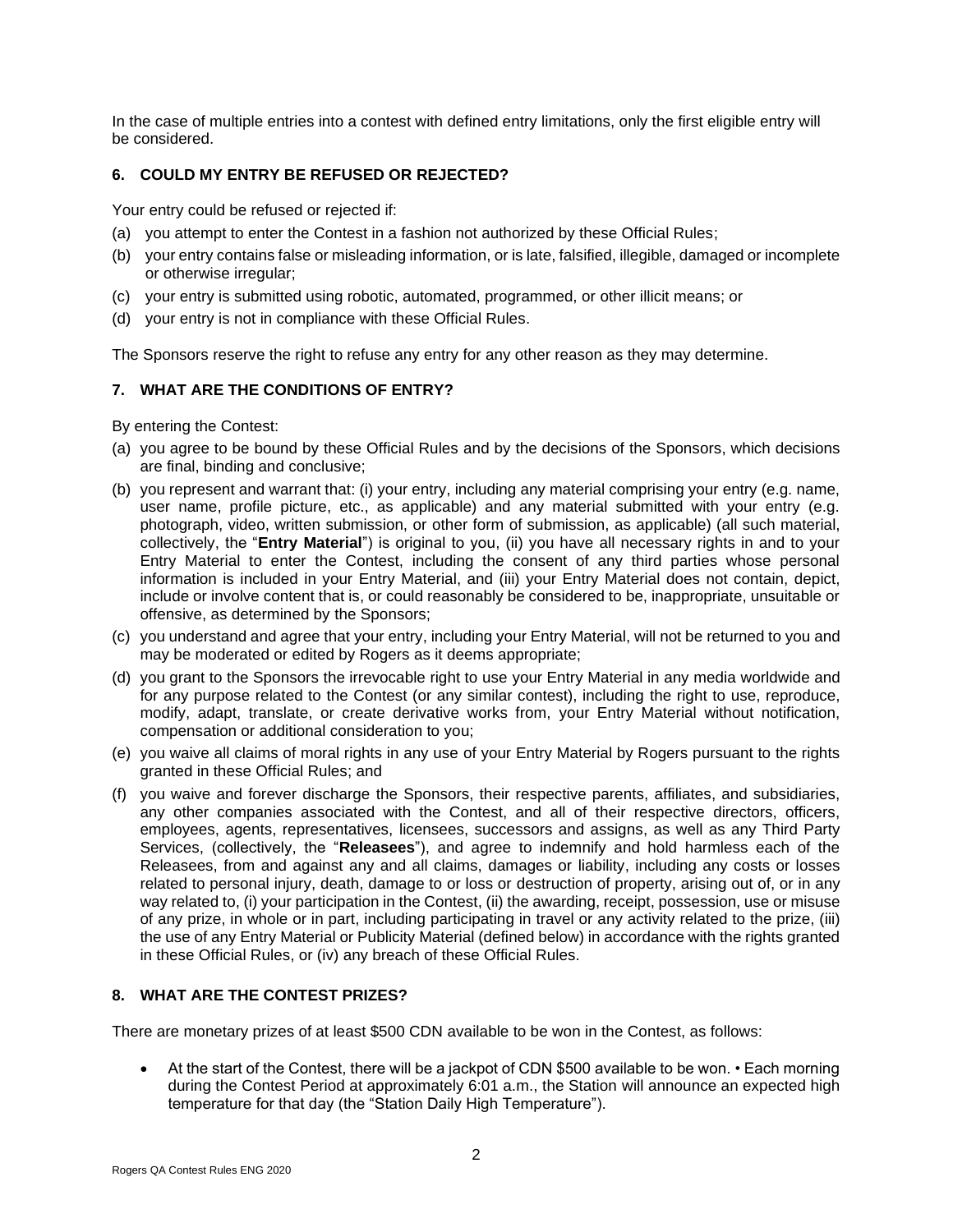• If the daily high temperature, as registered at Halifax Stanfield International Airport from Environment Canada's daily weather web page (the "Official Daily High Temperature"), is off by more than three degrees Celsius (using whole numbers only) ("Off") from the Station Guaranteed Temperature, then the jackpot will be available to be won on the following work day. If, however, the Official Daily High Temperature is not Off from the Station Guaranteed Temperature, then the jackpot will increase by CDN \$25, as of the following day. If the Official Daily High Temperature is Off from the Station Guaranteed Temperature and the jackpot is made available to be won but is not awarded, then the jackpot will increase by CDN \$25 as of the following day. If the Official Daily High Temperature is Off from the Station Guaranteed Temperature and the jackpot is awarded, then the jackpot will revert to CDN \$500 for the following day. The value of the jackpot will be announced on-air every week day (excluding holidays).

Monetary prizes will be awarded by cheque in the name of the winner. Cheques may take up to 6 weeks to be issued following the confirmation of a winner.

## **9. ARE THERE ANY PRIZE CONDITIONS?**

All prize particulars will be determined by the Sponsors in their sole discretion. In addition to any prize conditions provided elsewhere in these Official Rules, any prize awarded in the Contest is subject to the following conditions:

- (a) Except for gift cards, vouchers or cash prizes, the prize value in these Official Rules is approximate only. You will not be compensated if actual prize value is lower than the value quoted in these Official Rules;
- (b) The Sponsors reserve the right, in their sole discretion, to substitute a prize, in whole or in part, with a prize or prize component of equal or greater value if the prize or any component thereof cannot be awarded for any reason;
- (c) The prize must be accepted as awarded and may not be transferred or resold, unless otherwise determined by the Sponsors. The prize may not be exactly as advertised. The prize is provided "as is" without representation or warranty of any kind by the Sponsors; and
- (d) Any unused portion of the prize, once awarded, will be deemed forfeited. The prize will not be replaced if lost, destroyed, mutilated or stolen.

# **10. HOW WILL THE POTENTIAL WINNER(S) BE SELECTED?**

Every morning at 6:11 a.m., the Station will announce whether, on the previous weekday morning, it was Off from the Station Guaranteed Temperature. If the Station was Off on the previous weekday morning's Station Guaranteed Temperature, then the Station will conduct a random draw at approximately 3:45 p.m. from among all eligible entries received on the day of the draw. One (1) entrant will be selected and the Station will announce his/her name on the radio after the traffic and weather report at approximately 4:21 p.m. The selected entrant will have 20 minutes to telephone the Station (and for clarity, to speak with a Station representative) at (902) 405-6397 in order to be deemed a potential winner of the jackpot. If a selected entrant is unable to reach the Station within the time allotted, the prize will be deemed forfeited by the selected entrant, and the jackpot will grow by CDN \$25 for the following day, as contemplated in Section 8 of these Official Rules, above. Upon the confirmation of a potential winner, a new contest will be generated and all previous entries will no longer be valid. Only new entries will carry forward. There is one prize per contesting flight

If, as a result of an error relating to the entry process, drawing or any other aspect of the Contest, there are more selected entrants than contemplated in these Official Rules, there will be a random draw amongst all eligible prize claimants after the Contest's closing date to award the correct number of prizes.

### **11. HOW CAN A POTENTIAL WINNER BECOME A WINNER?**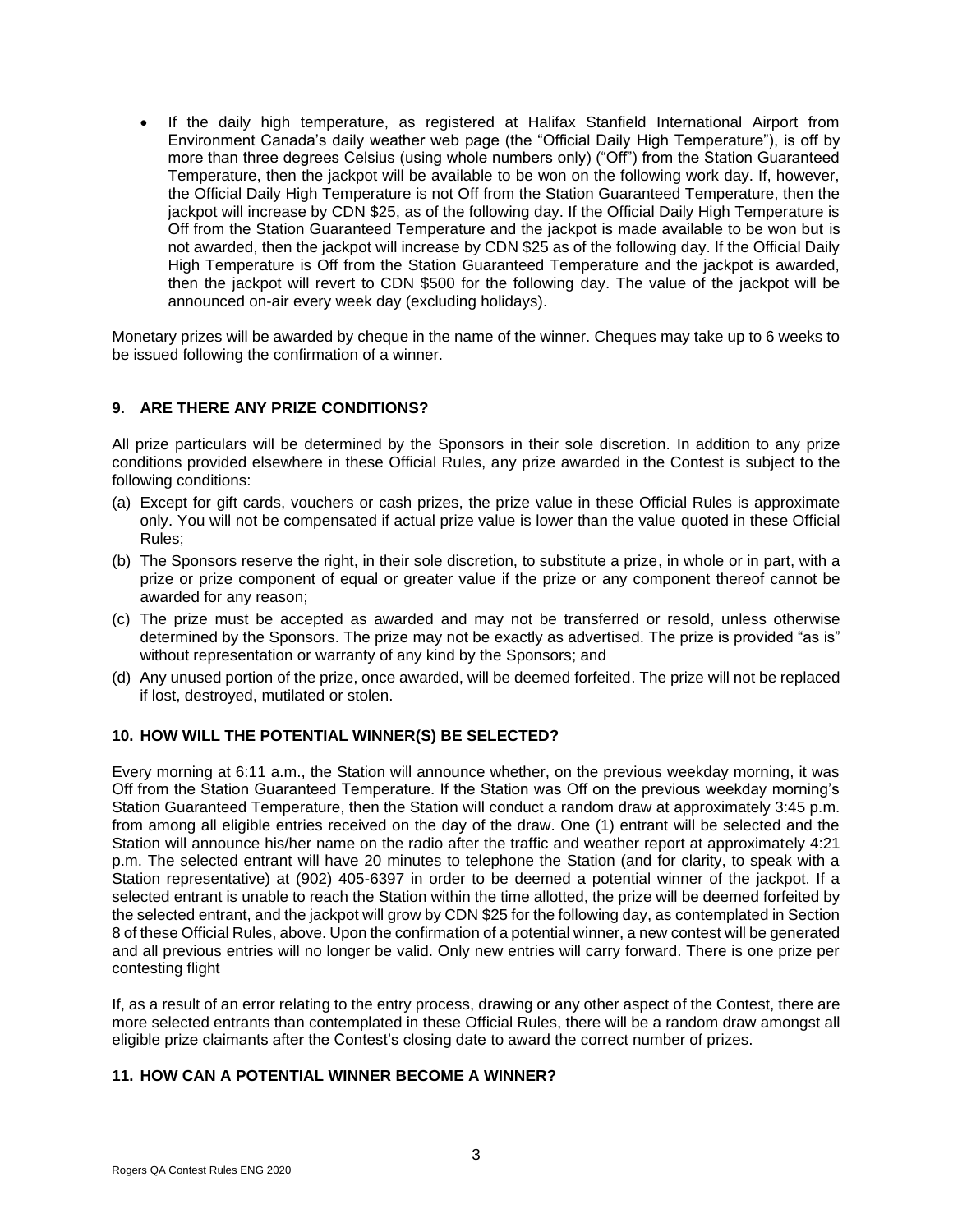Before being declared a winner, a selected entrant must:

- (a) correctly answer, without assistance, a time-limited, mathematical skill-testing question to be administered by the Sponsors;
- (b) be in compliance with these Official Rules;
- (c) sign and return, within any designated time period, a release of liability and consent to publicity form (the "**Release Form**") and any other documentation as reasonably required. If the potential winner is a minor, their parent or legal guardian must sign and return the Release Form. The Sponsors may require winner's guest(s) to sign and return, within any designated time period, a Release Form and any other documentation as reasonably required, as a pre-condition to participation in the prize. In the event any guest is a minor, the parent or legal guardian of the guest will be required to sign and return such paperwork on behalf of the minor guest; and
- (d) at the request of the Sponsors, provide proof of identification to confirm eligibility or to claim a prize, or provide proof that they are the authorized account holder of any account associated with the selected entry.

### **12. WHAT ARE THE ODDS OF WINNING A PRIZE?**

The odds of winning depend on the number of eligible entries received prior to each draw and on the Station's ability to correctly or incorrectly predict the daily high temperature.

### **13. HOW DO I CLAIM A PRIZE?**

Once a potential winner is confirmed as a winner, prize distribution will be promptly coordinated. Except as otherwise indicated by the Sponsors, a winner must personally take delivery of the prize as instructed within thirty (30) days of being notified that such prize is available or within such other time period as may reasonably be advised. If a winner fails to take delivery of the prize as instructed, the prize will be deemed forfeited.

# **14. WILL I APPEAR IN ANY PUBLICITY IF I AM A WINNER?**

If you are a winner, the Sponsors may require you to appear in publicity related to the Contest or to any similar contest. By accepting a prize you:

- (a) grant to the Sponsors the irrevocable right to record, photograph or otherwise capture or document you, your likeness, your voice, or any statements you make regarding the Contest or the prize, by any available means;
- (b) agree that any such captured material, together with your biographical information, such as name or place of residence, or your Entry Material (collectively, all such materials, the "**Publicity Material**") may be used by the Sponsors or their licensees, successors, or assigns (collectively, the "**Publicity Parties**") in any media, whether now known or later devised, worldwide and in perpetuity, for advertising or promotional purposes related to the Contest or any similar contest. Any such use of the Publicity Material may include the reproduction, modification, adaptation, translation or creation of derivative works from your Entry Material;
- (c) acknowledge that the Publicity Parties shall not be required to compensate you, notify you, or request your permission in connection with their use of any Publicity Material, unless otherwise prohibited by law; and
- (d) waive any rights that you may have or that may otherwise exist in connection with any use of the Publicity Material by any of the Publicity Parties, including any moral rights in any such Publicity Material.

### **15. HOW WILL MY PERSONAL INFORMATION BE COLLECTED, USED AND DISCLOSED?**

By entering the Contest, you consent to Rogers' collection, use and disclosure of your personal information in accordance with the Privacy Policy, available at [www.rogers.com/web/content/Commitment-to-Privacy](http://www.rogers.com/web/content/Commitment-to-Privacy)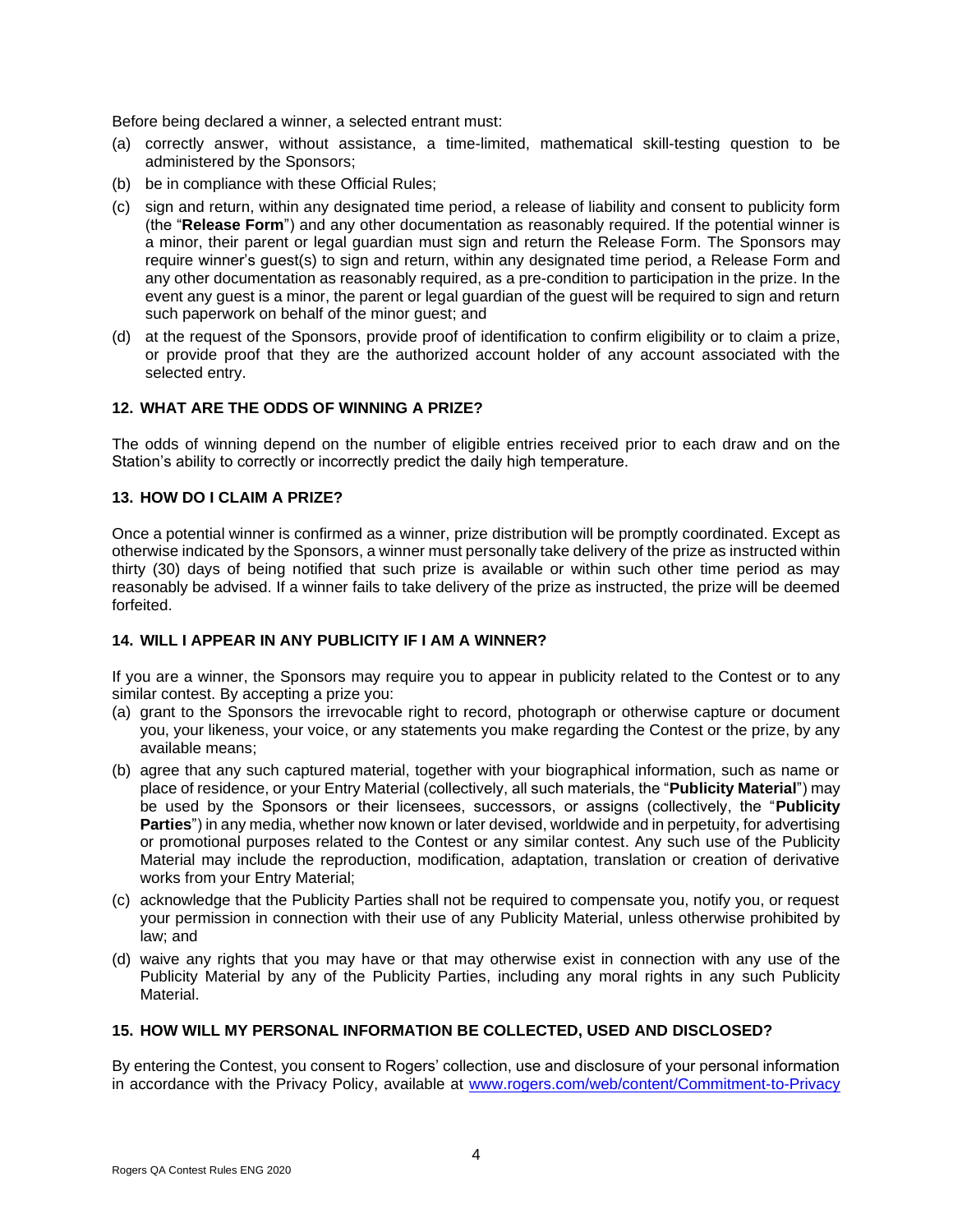(the "**Rogers Privacy Policy**"), for purposes of administering the Contest as described in these Official Rules.

Over the course of participating in the Contest, you may be given the option to receive commercial emails or other communications of a commercial nature (collectively, "**Commercial Communications**") from the Sponsors or other parties. Should you elect to receive Commercial Communications from Rogers, your personal information will be used by Rogers to that end, in accordance with the Rogers Privacy Policy.

Your personal information may be disclosed to a third party in the following circumstances:

- (a) in accordance with these Official Rules, or with your consent, or as otherwise permitted or required by law;
- (b) you elect to receive Commercial Communications from a party other than Rogers;
- (c) to coordinate the fulfillment or provision of the prize with a prize supplier; and/or
- (d) if you have been asked to sign and return a Release Form or other documentation in accordance with the terms of these Official Rules, Rogers may disclose your personal information to any interested party, such as an entity who is released from liability.

## **ROGERS' DISCLOSURE OF YOUR PERSONAL INFORMATION TO ANOTHER PARTY WILL CAUSE YOUR PERSONAL INFORMATION TO BE SUBJECT TO THAT PARTY'S PRIVACY POLICY AND PRACTICES.**

### **16. HOW DO THE RELEASEES LIMIT THEIR LIABILITY?**

The Releasees assume no liability for the following:

- (a) stolen, late, incomplete, illegible, inaccurate, misdirected, lost, misrouted, scrambled, damaged, delayed, undelivered, mutilated, jumbled, or garbled entries, transmissions, email, mail, or other communications;
- (b) any error, omission, interruption, defect or delay in transmission, processing, or communication;
- (c) failures or malfunctions of, or difficulties with, computer hardware or software, telephones, telephone lines, telephone systems, or network, cable, satellite, server, or website connections;
- (d) printing, typographical, or other errors appearing within these Official Rules, in any Contest-related advertisements, or in Contest-related materials;
- (e) incorrect or inaccurate information, including where caused by website users, tampering, hacking, or by any equipment or programming associated or used in connection with the Contest;
- (f) injury or damage to any computer or other device resulting from or otherwise related to participation in the Contest, the use of any website, or the downloading or accessing of any materials;
- (g) anyone being incorrectly or mistakenly identified as a winner or potential winner; and/or
- (h) any other errors, problems or difficulties of any kind, whether human, mechanical, electronic, or otherwise, relating in any way to the Contest, including those errors, problems or difficulties that may relate to the administration of the Contest, the processing of entries, the advertising of the Contest, the announcement of any prize or prize winner, or the cancellation or postponement of any event.

## **17. WHAT LAWS APPLY TO THE CONTEST?**

The Contest is subject to applicable federal, provincial and municipal laws and regulations. Any attempt to undermine the legitimate operation of the Contest may be a violation of criminal or civil laws. Should any such attempt be made, the Sponsors reserve the right to seek remedies and damages to the fullest extent permitted by law.

## **18. CAN THE SPONSORS CANCEL OR AMEND THE CONTEST?**